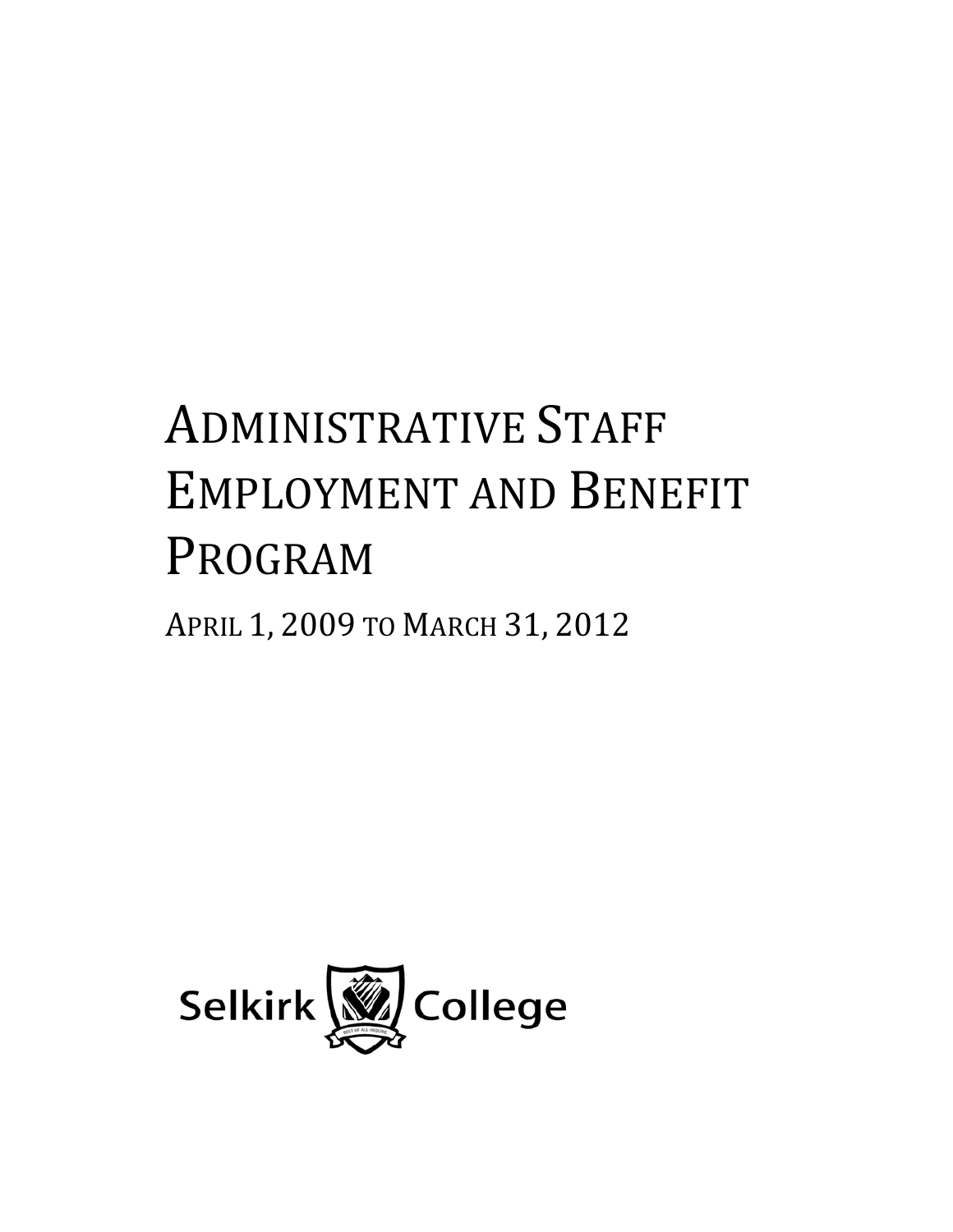

# **ADMINISTRATIVE STAFF**

#### **EMPLOYMENT AND BENEFIT PROGRAM**

April 1, 2009 to March 31, 2012

#### **TABLE OF CONTENTS**

| 1                |                                                                                            |  |
|------------------|--------------------------------------------------------------------------------------------|--|
| $\mathbf{2}$     |                                                                                            |  |
|                  | 2.1<br>2.2<br>2.3<br>2.4                                                                   |  |
|                  | 2.5                                                                                        |  |
| $\mathbf{3}$     |                                                                                            |  |
| 4                | 3.1<br>3.1.1<br>3.1.2<br>3.1.3<br>3.2<br>3.3<br>3.3.1<br>3.3.2<br>3.4<br>3.5<br>3.6<br>3.7 |  |
| 5                |                                                                                            |  |
| 6                |                                                                                            |  |
| 7                |                                                                                            |  |
|                  | 7.1<br>7.2                                                                                 |  |
| 8                |                                                                                            |  |
|                  | 8.1<br>8.2                                                                                 |  |
| $\boldsymbol{9}$ |                                                                                            |  |
|                  | 9.1<br>9.2<br>9.3<br>9.4                                                                   |  |
| 10               |                                                                                            |  |
|                  | 10.1<br>10.2<br>10.3                                                                       |  |

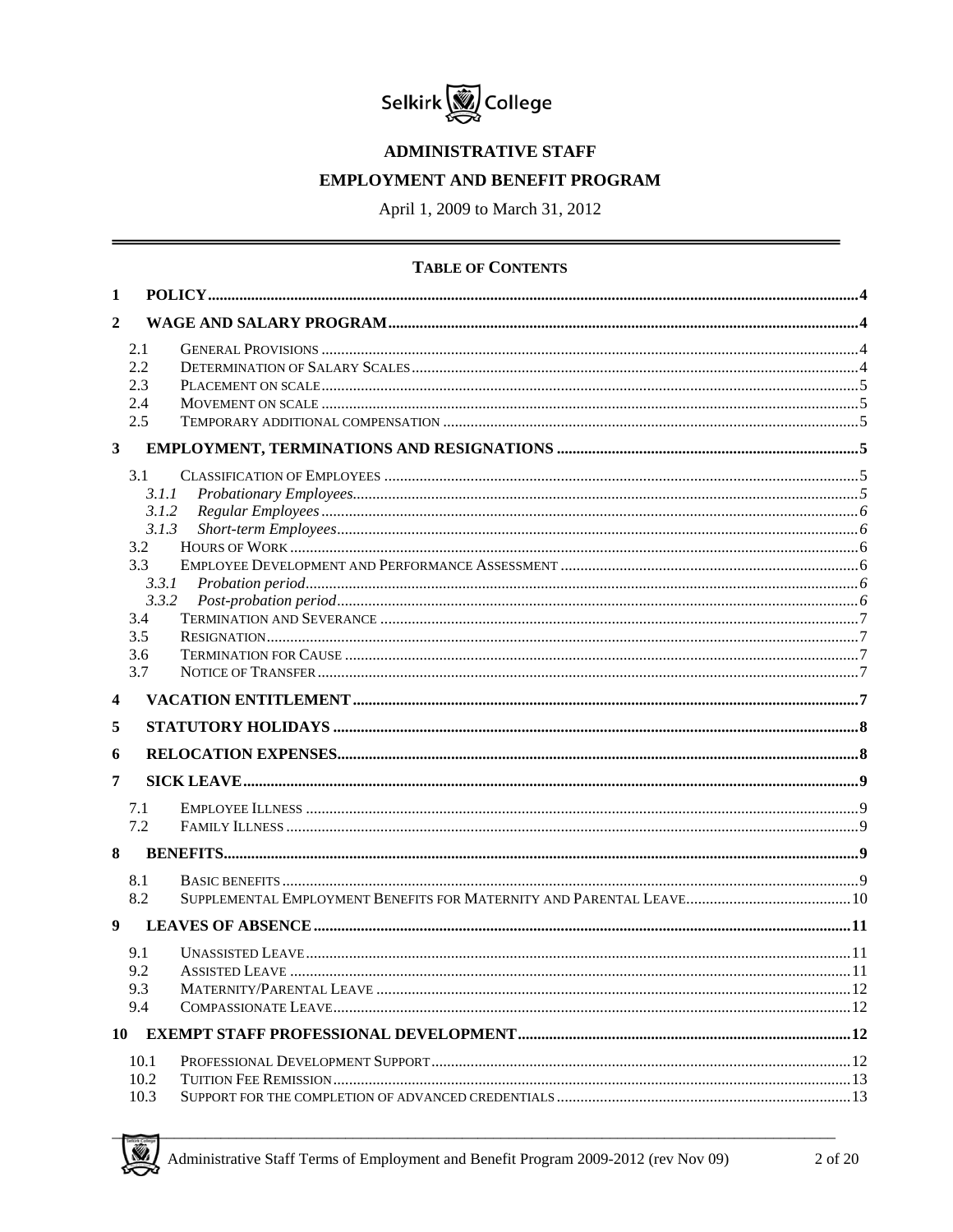|    | 11.1<br>11.2<br>11.3<br>11.4 |                                                                        |  |
|----|------------------------------|------------------------------------------------------------------------|--|
| 12 |                              |                                                                        |  |
| 13 |                              |                                                                        |  |
| 14 |                              |                                                                        |  |
|    |                              |                                                                        |  |
|    |                              |                                                                        |  |
|    |                              | APPENDIX C ADDITIONAL COMPENSATION FOR SUBSTITUTION ASSIGNMENTS AND/OR |  |
|    |                              |                                                                        |  |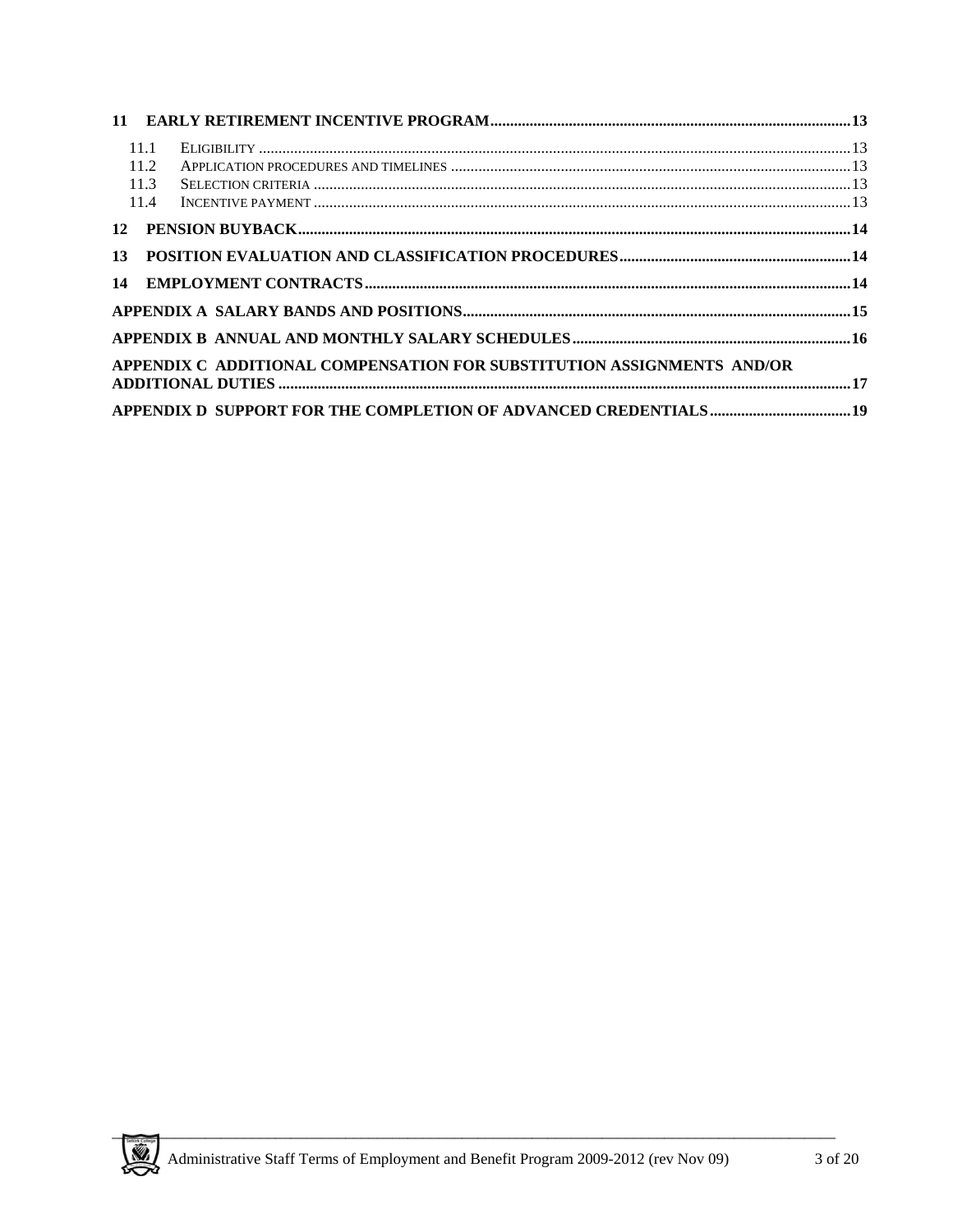# <span id="page-3-0"></span>**1 POLICY**

- a) It is the policy of the Board of Selkirk College that the terms of employment, the compensation paid and the benefits available to administrative staff will be competitive with that of other community colleges; will bear a relationship to other internal groups within the College; and will be consistent with the funding available to the College.
- b) This policy applies to all administrative positions. For the purpose of this policy, "administrative" refers to the exempt positions listed in Appendix A.
- c) The President will meet with the administrative group at least once per year to discuss any changes that may become necessary from to time to time.
- d) The Board will normally review this policy every three years, to ensure that the program remains competitive. Any amendments will normally occur only after due notice to, and consultation with, those affected.

# **2 WAGE AND SALARY PROGRAM**

## **2.1 General Provisions**

Wherever the word employee is used in this policy it shall be construed as meaning exempt employee unless otherwise specifically stated.

- a) Approved positions will be designated by title and by rank and will be assigned to a salary band.
- b) Each salary band will include five incremental steps. Within each band, salaries will be determined based on studies made with other colleges and institutes, comparisons with jobs that are reasonably similar, guidelines prepared by the Public Sector Employers' Council/Post-Secondary Employers' Association, and internal measurements of equity. The maximum rate shall be close to the average of benchmarked positions identified in the foregoing studies.
- c) Employees will not normally be paid at rates outside the range for the appropriate rank except as follows: employees with less than full qualifications may be appointed at a lower level providing they can gain the necessary requirements to perform the duties fully.
- d) New employees or employees new to a position will normally start at Step 1 of the relevant salary grid, except for employees coming in from a position of similar or equal responsibility and with appropriate level and number of years of experience.
- e) On April 1 of the year following the employee's start date, the employee shall be eligible for an increment to the next salary step within the pay rank, provided:
	- the employee has been in the new position for at least six months, and
	- the job performance is deemed satisfactory by the designated supervisor; and
	- the recommendation for an increment is approved by the President.

## **2.2 Determination of Salary Scales**

- a) As per Board policy, and as per new Government regulations, whereby the President's compensation package has to be approved by the Minister of Finance, the President's salary is negotiated separately and is not included in the general administrative staff salary scales that form part of this "Administrative Staff Terms of Employment and Benefit Program".
- b) The value of the top salary covered under this agreement, normally that of the Vice Presidents, is based on PSEC/PSEA guidelines, market pressures, comparisons with other BC post-secondary institutions and the College's ability to pay.

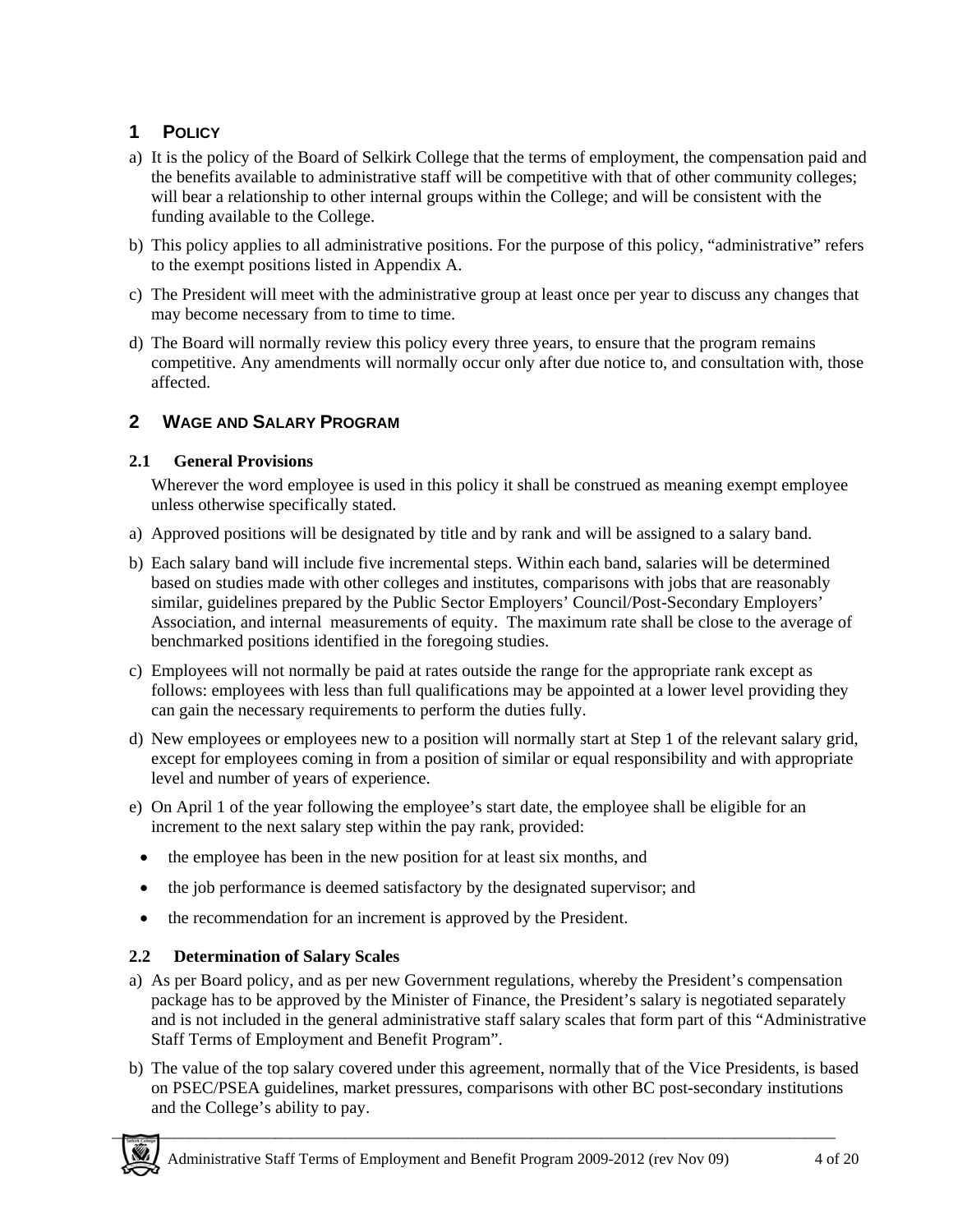- <span id="page-4-0"></span>c) All other administrative staff salaries are established using a relationship between the Vice Presidents' salary and that of other positions. The ratio between the various positions takes into account benchmarked positions identified by PSEA, internal measurements of equity, including compensation available to unionized employees, comparisons with positions at other institutions of similar size and complexity and the College's ability to pay.
- d) The salaries in effect for 2009-2012 are as per Appendix B. Should general wage increases become available to Selkirk College exempt employees prior to March 31, 2012, the President will revise and attach a new salary schedule that will reflect such increases, subject to PSEA approval.

## **2.3 Placement on scale**

- a) Approved positions are designated by title.
- b) All titles must be approved by Human Resources.
- c) All positions are placed on the appropriate five-step salary scale in accordance with Section13 Position Evaluation and Classification Procedures. See Appendix A for a current list of approved positions and the corresponding scale placement.
- d) New employees or employees new to a position normally start at Step 1 of the relevant salary scale. Exceptions may be made for employees who come into the position with previous experience in a similar position or one with similar complexity and level of responsibility. Such exceptions must be approved by the President.

## **2.4 Movement on scale**

- a) Changes to the salary scales which result from general salary increases generally take effect on April 1st of each year.
- b) On April 1st of each year, until they reach the top of the salary scale and based on satisfactory performance (see 3.3, below), continuing employees are eligible for an increment to the next step.
- c) New employees, or employees moving into new positions, are eligible for their first increment at the end of their 6th month of employment, based on a satisfactory performance review (see 3.3, below).
- d) Regardless of their start date, new employees are eligible to receive any general salary increases that come into effect during their first six months of employment.

## **2.5 Temporary additional compensation**

- a) In some circumstances, additional compensation may be available to Exempt employees who take on acting positions or who are assigned temporary major workload additions.
- b) The terms and conditions under which additional compensation may be provided are detailed in Appendix C.

# **3 EMPLOYMENT, TERMINATIONS AND RESIGNATIONS**

## **3.1 Classification of Employees**

## **3.1.1 Probationary Employees**

a) All new employees and employees new to their position will normally serve a one-year probationary period. On the initial appointment of a probationary employee, the employee will be given a copy of the Administrative Staff Compensation, Vacation and Benefits Program booklet, together with the letter of appointment. On successful completion of the probationary period, the administrative employee will be offered a regular appointment.

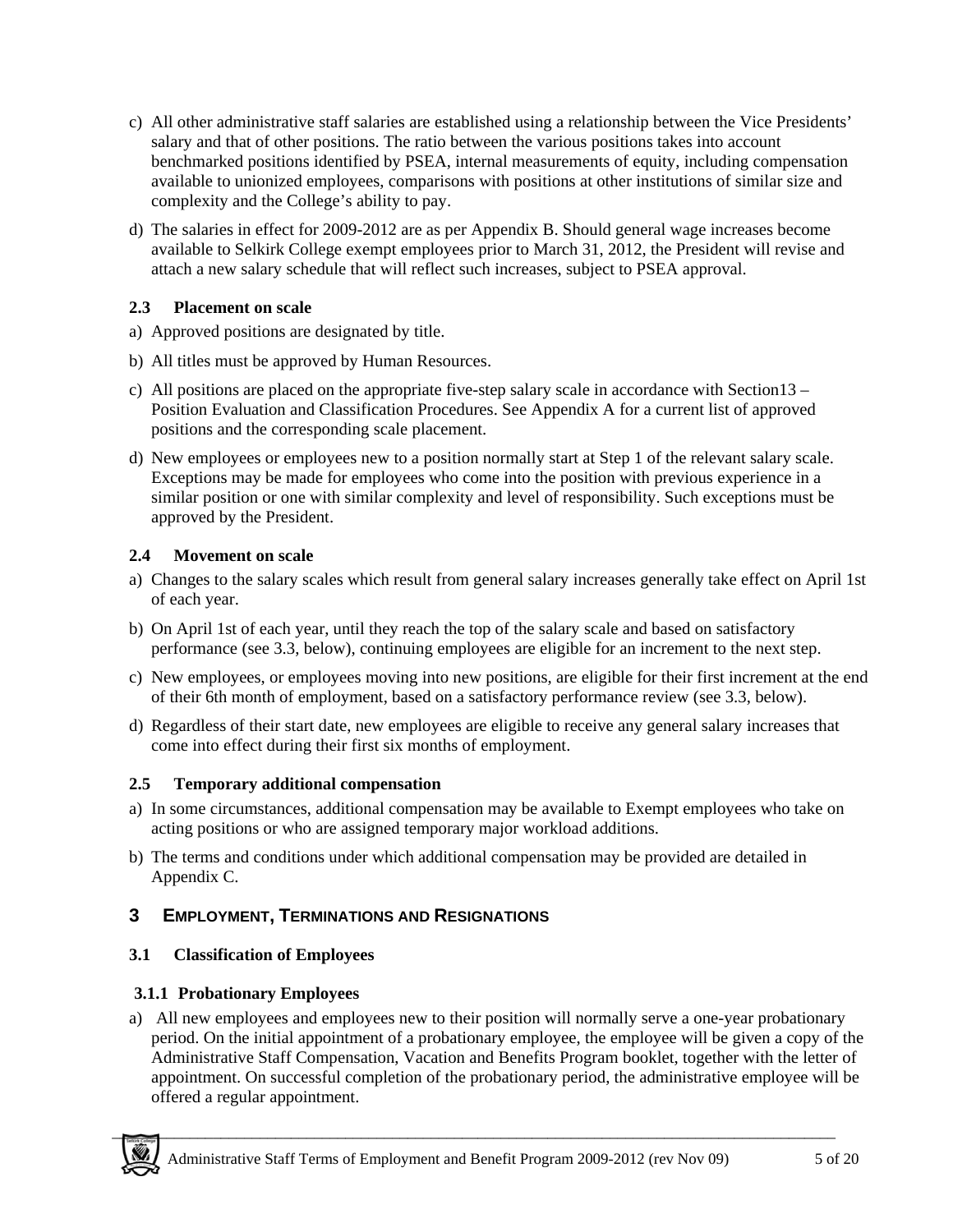### <span id="page-5-0"></span>**3.1.2 Regular Employees**

- a) Regular employees may be full-time or sessional.
- b) Full-time employees are employees who have successfully completed their probationary appointment and who are appointed to an on-going position.
- c) Sessional employees are employees who are appointed to a full- or part-time position for a period of less than one year; for example, Continuing Education Coordinators who are employed full or part-time for eight or nine months per year.

#### **3.1.3 Short-term Employees**

a) Short-term employees are employees who are appointed to a position for a specific period of time, such as replacement for an employee on sick leave or a leave of absence, or to a position which results from a specific project or special funding. In the event the position becomes regular, the time served shall receive consideration towards the probationary period.

### **3.2 Hours of Work**

- a) The hours of work for full-time exempt staff will be thirty-five hours per week.
- b) Although there is the requirement for exempt staff to maintain flexible hours to every extent possible, exempt employees, whose positions are classified at or below step EX 7 on the salary bands (per Appendix A), who are required to work extraordinary overtime by their supervisor, shall bank their overtime credits and shall utilize such credits at a time mutually agreeable to the employee and the supervisor. Employees shall have any banked overtime hours signed off regularly by their supervisor and shall not accumulate any more than 20 hours, unless approved by the President. Submissions for approval must be accompanied by a plan for use.

#### **3.3 Employee Development and Performance Assessment**

a) The College is committed to providing employees with regular performance feedback and development opportunities. A new performance assessment process is currently under development. The process assumes that employees have up-to-date job descriptions and that the duties, responsibilities and expectations of the position have been clearly explained.

#### **3.3.1 Probation period**

a) Employees will meet with their supervisors at least once half-way through their probationary period to review the duties, responsibilities and expectations for the position, and to discuss the employee's performance. A formal, written assessment will be provided at the end of the probationary period. If, at any time during the probationary period, the employee's performance is deemed to be unsatisfactory, the employee may be given notice of termination.

#### **3.3.2 Post-probation period**

- a) Employees will receive on-going feedback from their supervisors on an annual basis and will develop mutually agreeable short- and long-term work priorities. This on-going process is intended to be formative in nature, with emphasis on employee development.
- b) In the event that an administrative employee's job performance is considered to be unsatisfactory, the employee will be informed in writing and the reasons for the unsatisfactory evaluation will then be explained. Generally, a period of three months will then be allowed for the employee to improve his/her performance. On completion of this three-month period, the employee will be informed in writing of his/her progress.
- c) If there has not been satisfactory improvement, the employee will be given notice of termination.

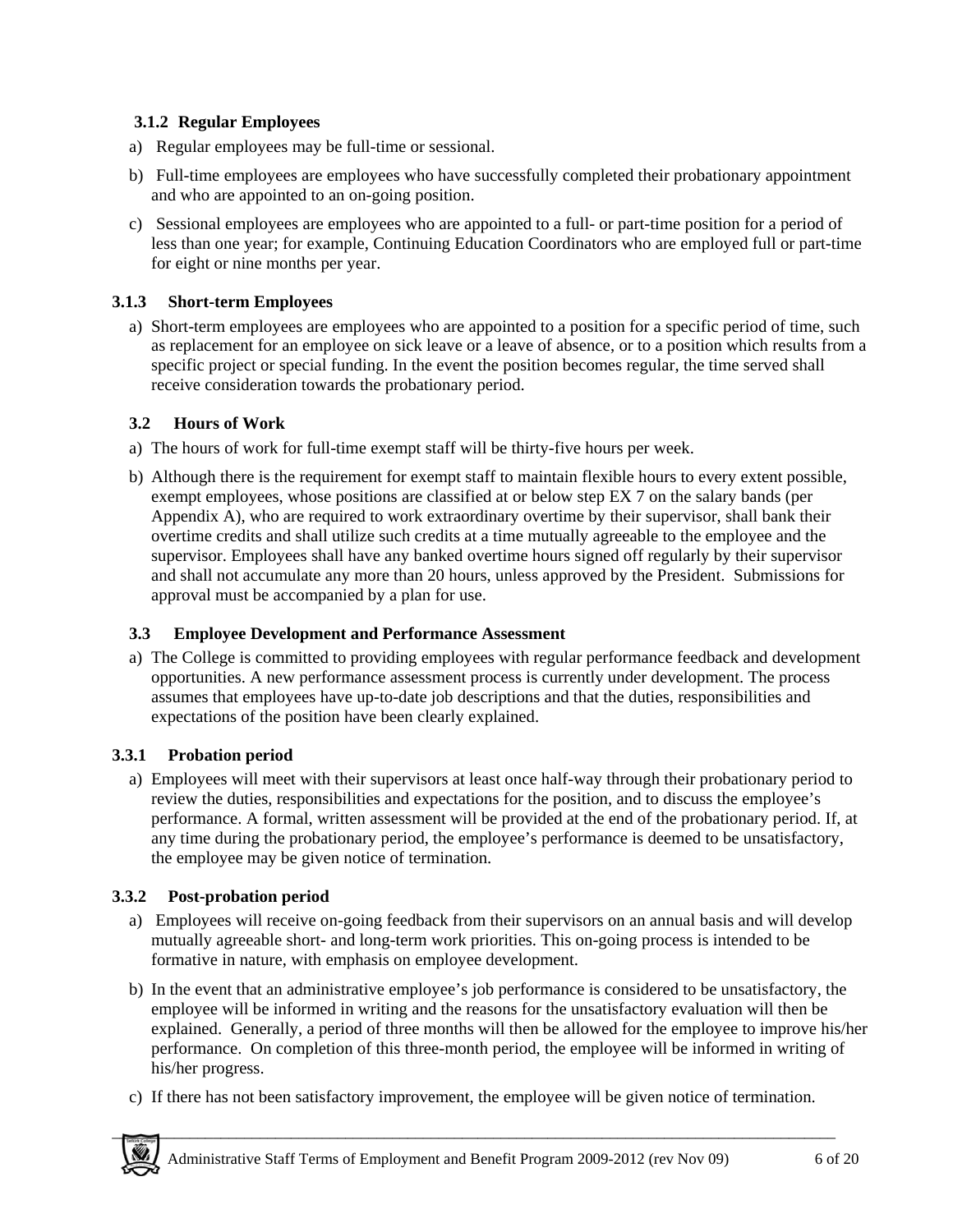#### <span id="page-6-0"></span>**3.4 Termination and Severance**

- a) Notice of termination and severance entitlements due to a probationary, regular or short-term position becoming redundant are subject to the following:
- b) The reason for the position becoming redundant will be explained to the employee and every reasonable effort will be made to avoid the termination of the employee's services. If this cannot be done, then:
- c) A probationary or short-term employee will receive three months notice or two months severance in lieu of notice.
- d) A regular administrative employee will receive six months' notice, or three months' severance in lieu of notice, or the greater of one month's notice or severance for every year of employment at the College to a maximum of twelve months' notice or nine months' severance in lieu of notice.
- e) Notwithstanding 3.4c) and 3.4d), above, a regular administrative employee may receive additional notice or severance based on the following factors: length of service, age, health/fitness and market demand for the individual's expertise and experience and PSEA statutory maximums. Such additional notice or severance shall be determined by the President, subject to appeal to the Board.
- f) Administrative employees who are provided with additional notice or severance per paragraph 3.4e), above, have a responsibility to seek alternative employment following separation from the College. If the employee is successful in gaining employment, the College will be relieved of its notice/severance obligations by providing in a lump sum payment, fifty percent of the value of its remaining obligation beyond six months' of notice or severance. In the event the employee does not make a reasonable effort to search for alternate employment, the College will be relieved of its remaining severance obligations beyond that provided in paragraphs 3.4c) and 3.4d), above.
- g) Notwithstanding the above, administrative employees who find further employment in the public sector covered by the Post-Secondary Employers' Association will forego any ongoing continuance payments and will be required to reimburse the College any severance payments provided that are greater than would have been earned had the employee not been terminated.
- h) Any of the above provisions will be prorated if the administrative employee works less hours per week than the normal scheduled weekly hours for full-time employees.

## **3.5 Resignation**

- a) Exempt employees shall give the College a reasonable notice of their intent to resign. Such notice will normally be four weeks, or by mutual agreement between the parties, but in no case shall it be less than two weeks.
- b) Notwithstanding 3.5 a), exempt employees in positions that fall within salary bands EX6 and above shall give the College a minimum of three months notice of resignation, or by mutual agreement of the parties concerned, or as indicated in any contract of employment.

## **3.6 Termination for Cause**

a) An administrative employee can be dismissed for just cause without notice or severance.

## **3.7 Notice of Transfer**

a) Administrative employees shall be given three months notice for the purpose of internal transfers or by mutual agreement of the parties concerned.

## **4 VACATION ENTITLEMENT**

a) Employees whose position falls within pay grids EX1 through EX6 shall have entitlement to an annual vacation of six weeks.

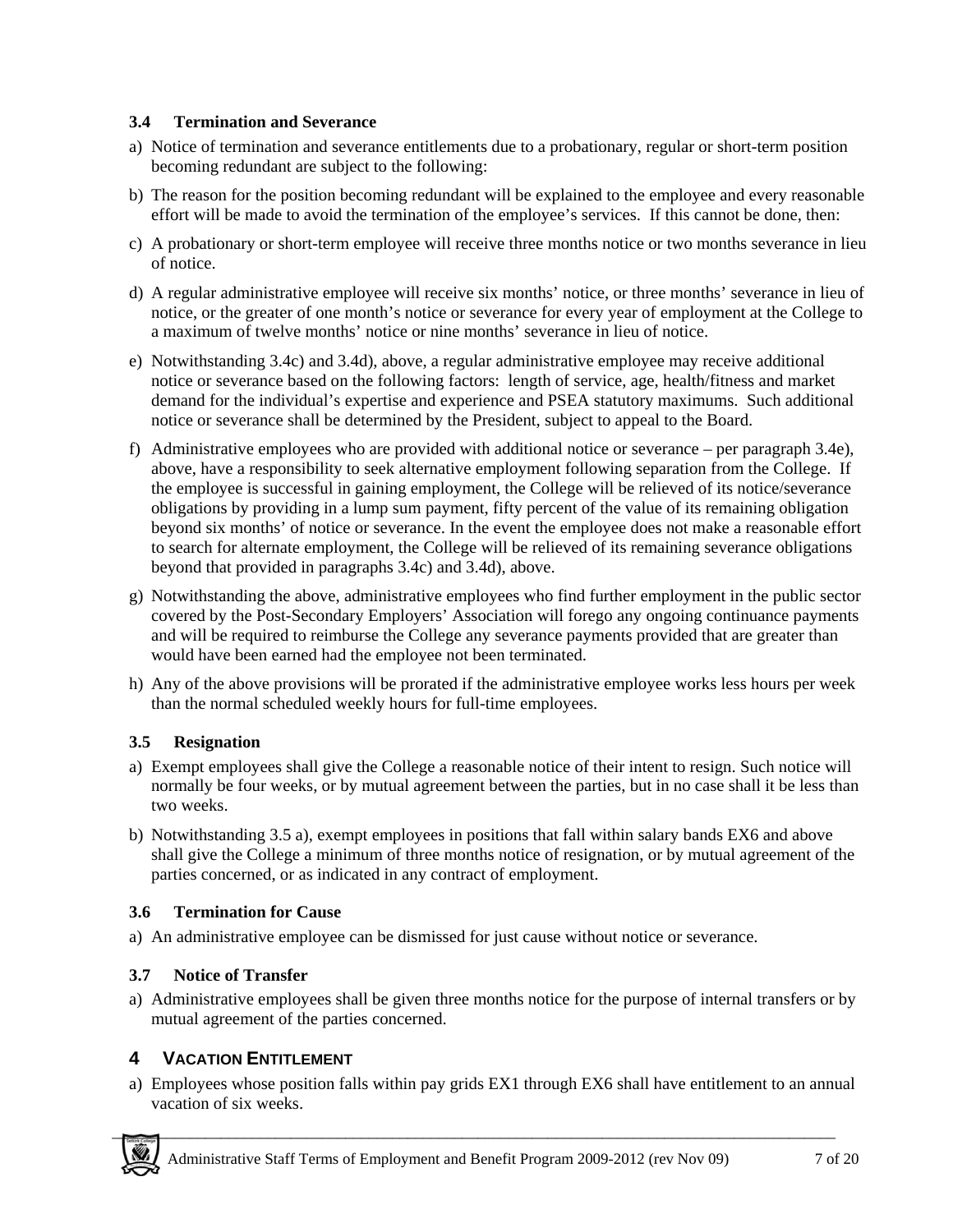- <span id="page-7-0"></span>b) Employees whose position falls within pay grids EX7 and below shall have an entitlement to an annual vacation of five weeks. After three years of service, these employees shall have an entitlement of six weeks vacation.
- c) Vacation schedules are to be approved by the immediate supervisor and forwarded to the Human Resources Department.
- d) For purposes of calculating vacation entitlement, the period April 1 to March 31 shall be considered a full year of service.
- e) Vacation days must be earned before they can be taken. Employees whose position falls within pay grids EX1 through EX6 earn 17.5 hours vacation per month (30 days per year). Employees whose position falls within pay grids EX7 and below earn 14.6 hours vacation per month for the first three years (25 days per year) and 17.5 hours per month thereafter (30 days per year). Normally, an employee must work for three months before beginning to use earned vacation.
- f) An administrative employee with less than a completed year of service will be granted vacation entitlement based upon a prorating of length of service.
- g) Employees are encouraged to take vacation in a minimum of one week blocks.
- h) The maximum vacation time carried forward to the next year is three weeks. Such carry-over, including a plan for the use of such carry-over, must be approved in writing by the President.
- i) Upon separation, accumulated vacation can be taken as vacation or paid out, as mutually determined by the employee and management.
- j) Employees who are normally scheduled to work from December 27 to December 31 of each year shall be granted these days off with pay if said days fall on normal working days. Employees who are required to work on said days will be granted time off in lieu of the days worked.

# **5 STATUTORY HOLIDAYS**

a) Statutory holidays are as follows:

| New Year's Day | Labour Day              |
|----------------|-------------------------|
| Good Friday    | <b>Thanksgiving Day</b> |
| Easter Monday  | Remembrance Day         |
| Victoria Day   | December 24             |
| Canada Day     | Christmas Day           |
| BC Day         | <b>Boxing Day</b>       |

b) When a statutory holiday falls on a day not normally worked, the College will designate an alternate date for the statutory holiday. Only if a supervisor requires an employee to work on a statutory holiday will time off in lieu be provided at the rate of time and a half.

## **6 RELOCATION EXPENSES**

- a) Relocation expenses are covered under College Policy 6120 "Employee Relocation".
- b) Moving expenses for employees whose position falls within pay grids EX6 and above will be up to \$10,000.
- c) In addition, exceptional situations will be reviewed on a case-by-case basis by the President.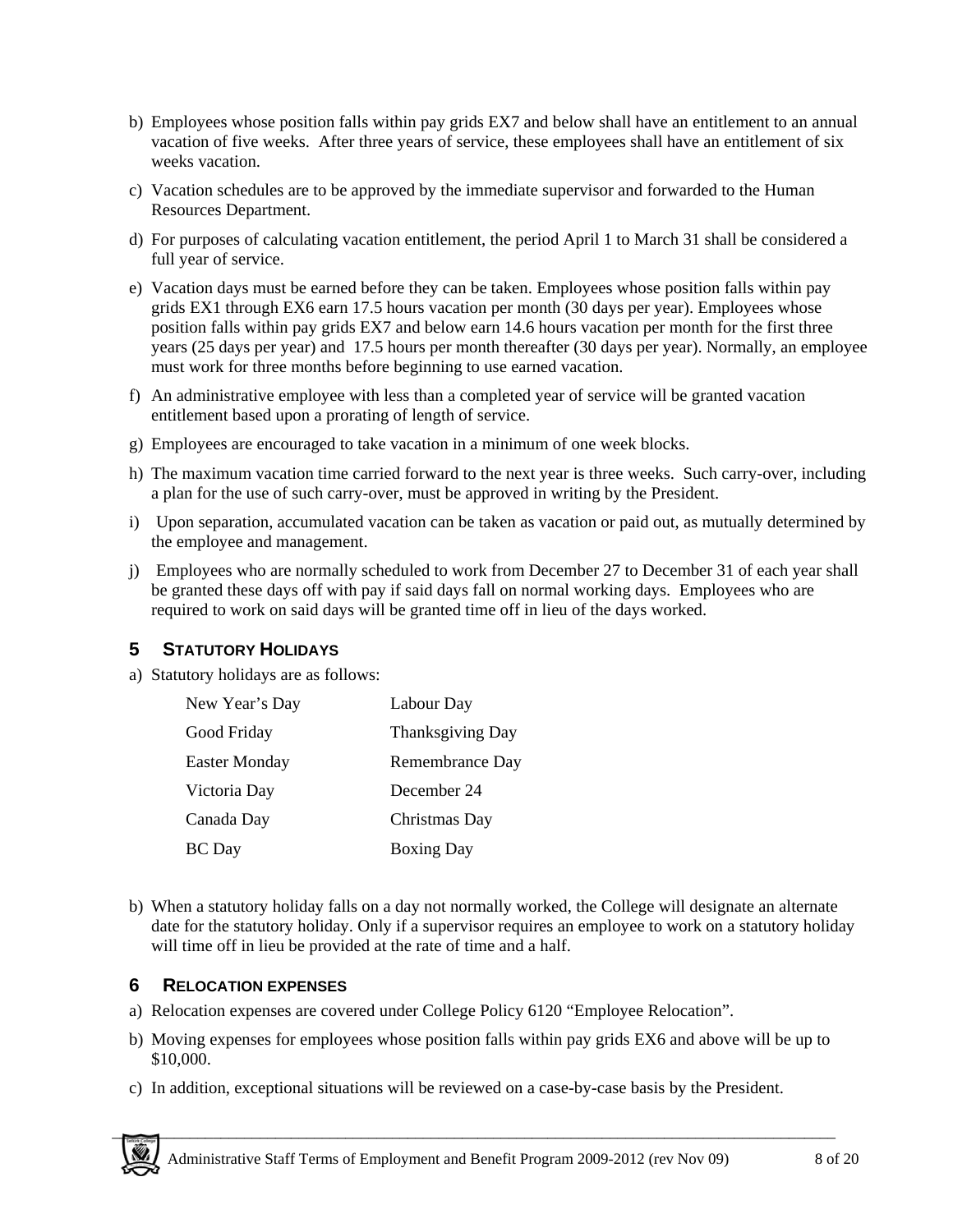<span id="page-8-0"></span>d) Moving expenses must be repaid by employees in cases where they resign their positions within 3 years of starting with the College. Repayment will be on a prorated basis.

## **7 SICK LEAVE**

#### **7.1 Employee Illness**

- a) An employee on a regular appointment will be maintained by the College on full pay for the first six months of illness subject to medical certification of disability after the first two weeks of illness. After six months, an employee will receive benefits, if eligible, in accordance with the provisions of the Long Term Disability insurance plan.
- b) An employee's sick leave credits will be reduced for each day of absence. An employee who has reduced his/her initial six months of sick leave credits as the result of an illness is entitled to accumulate further sick leave credits at the rate of one and one half days for every twenty days worked, to a maximum of six months of sick leave credits.
- c) An employee on a short-term or a probationary appointment shall receive twenty days of sick leave credits and shall accumulate sick leave credits at the rate of one and one-half days for every twenty days worked, to a maximum of six months sick leave credit.
- d) An employee becoming disabled after receiving notice of non renewal of appointment will continue on salary to the end of the existing appointment term or six months, whichever date occurs first. If the appointment expires within a six month period, the College will maintain the employee on the staff roster without salary until the six month period has expired.
- e) Sick Leave pay during a leave of absence will reflect actual pay for that assigned period.

### **7.2 Family Illness**

- a) Administrative employees are eligible for up to 10 days per year from their sick benefits to meet responsibilities related to:
	- the care or health of a child in the employee's care; or
	- the care or health of any other member of the employee's immediate family.
- b) The President may approve additional days in exceptional circumstances.

# **8 BENEFITS**

#### **8.1 Basic benefits**

- a) The table below summarizes the benefits available to administrative employees.
- b) Administrative employees who are appointed to a part-time position may participate, subject to limitations of the carrier, in the benefit plans for administrators. Where a full-time contribution is required, the employee shall make up the difference.
- c) Where an administrative position is reduced to a part-time position of 50% or greater, the College shall pay the full portion of the College premiums, subject to the limitations of the carrier, for a period of 6 months, after which the proportional payments will apply.

| <b>Benefit</b>          | <b>Effective date</b> | Premium            | Coverage                                         |
|-------------------------|-----------------------|--------------------|--------------------------------------------------|
| Group Life<br>Insurance | First day of work     | 100% employer-paid | As per attached Exempt Benefit<br><b>Booklet</b> |
| Business travel         | First day of work     | 100% employer-paid | See note (a) below                               |

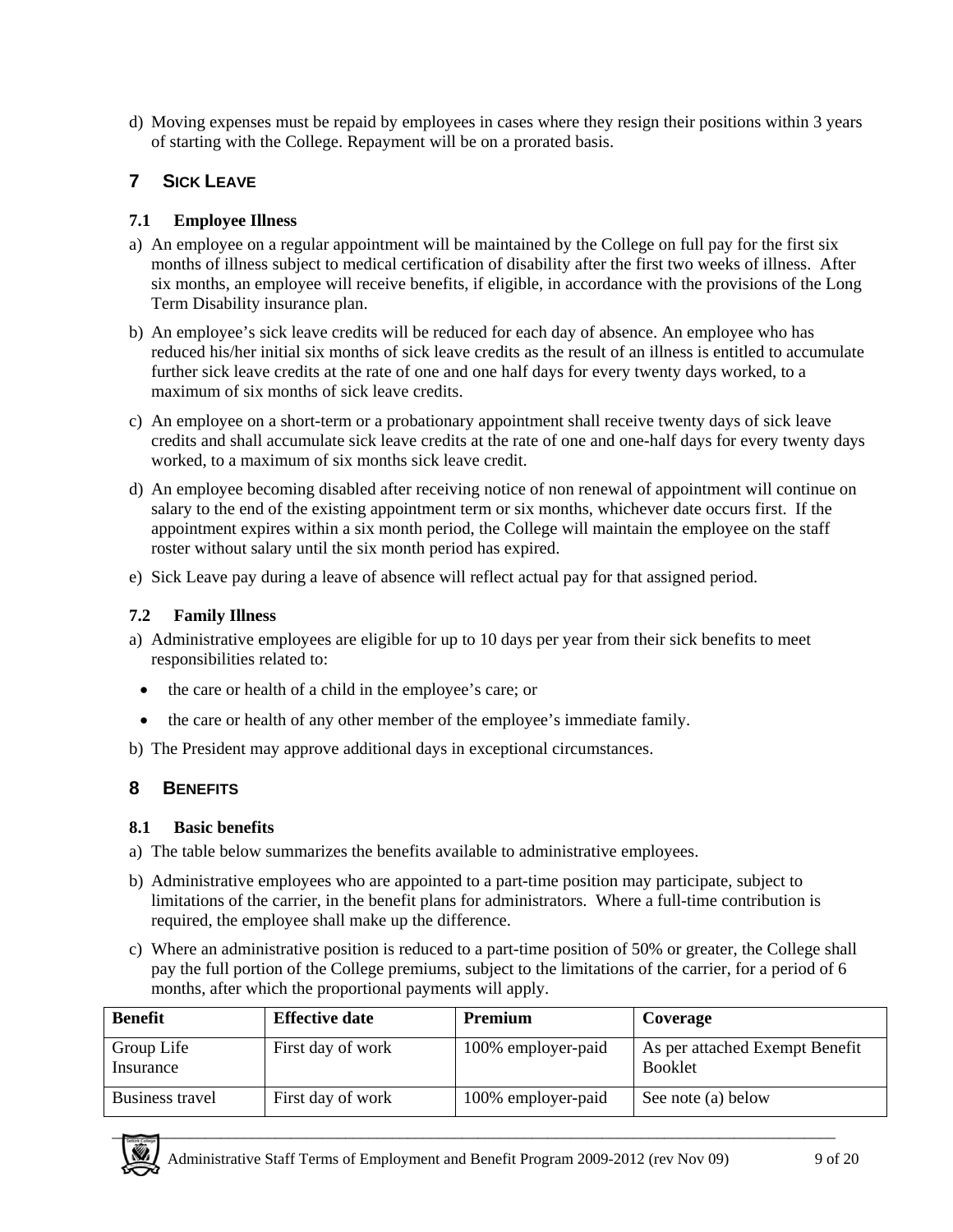<span id="page-9-0"></span>

| <b>Benefit</b>                                                                              | <b>Effective date</b>                                                                                 | Premium            | Coverage                                         |
|---------------------------------------------------------------------------------------------|-------------------------------------------------------------------------------------------------------|--------------------|--------------------------------------------------|
| accident insurance                                                                          |                                                                                                       |                    |                                                  |
| <b>Extended health</b><br>benefit                                                           | First day of work                                                                                     | 100% employer-paid | As per attached Exempt Benefit<br><b>Booklet</b> |
|                                                                                             |                                                                                                       |                    | Also see note (b) below                          |
| <b>Medical Services</b><br>Plan                                                             | First of the month<br>coincident with start<br>date, or first of the<br>month following start<br>date | 100% employer-paid | Employer pays applicable<br>monthly premiums     |
| Long Term<br>Disability                                                                     | First day of work                                                                                     | 100% employee-paid | As per attached Exempt Benefit<br><b>Booklet</b> |
| Dental                                                                                      | First day of work                                                                                     | 100% employer-paid | As per attached Exempt Benefit<br><b>Booklet</b> |
| <b>Basic Accidental</b><br>Death and<br>Dismemberment                                       | First day of work                                                                                     | 100% employer-paid | As per attached Exempt Benefit<br><b>Booklet</b> |
| Prescription Drugs                                                                          | First day of work                                                                                     | 100% employer-paid | As per attached Exempt Benefit<br><b>Booklet</b> |
| <b>Medical Travel</b><br>Referral                                                           | First day of work                                                                                     | 100% employer-paid | As per attached Exempt Benefit<br><b>Booklet</b> |
| <b>Emergency Travel</b><br>Assistance                                                       | First day of work                                                                                     | 100% employer-paid | As per attached Exempt Benefit<br><b>Booklet</b> |
| Supplemental<br>Employment<br><b>Benefits</b> for<br>Maternity and<br><b>Parental Leave</b> | First day of work                                                                                     | 100% employer-paid | As described below                               |

Notes:

a) Business Travel accident benefit of \$100,000 is provided as a death benefit. This coverage is in addition to the regular group life insurance and is payable in the event of accidental death or dismemberment while travelling on College business other than regular daily travel to and from work.

b) Vision care is a new benefit available to Exempt employees under Extended Health, effective April 1, 2007. See the Exempt Benefit Booklet for details.

## **8.2 Supplemental Employment Benefits for Maternity and Parental Leave**

- a) When on maternity or parental leave, an employee will receive a supplemental payment added to Employment Insurance benefits as follows:
- b) For the first two (2) weeks of maternity leave an employee shall receive one hundred percent (100%) of her salary calculated on her average base salary.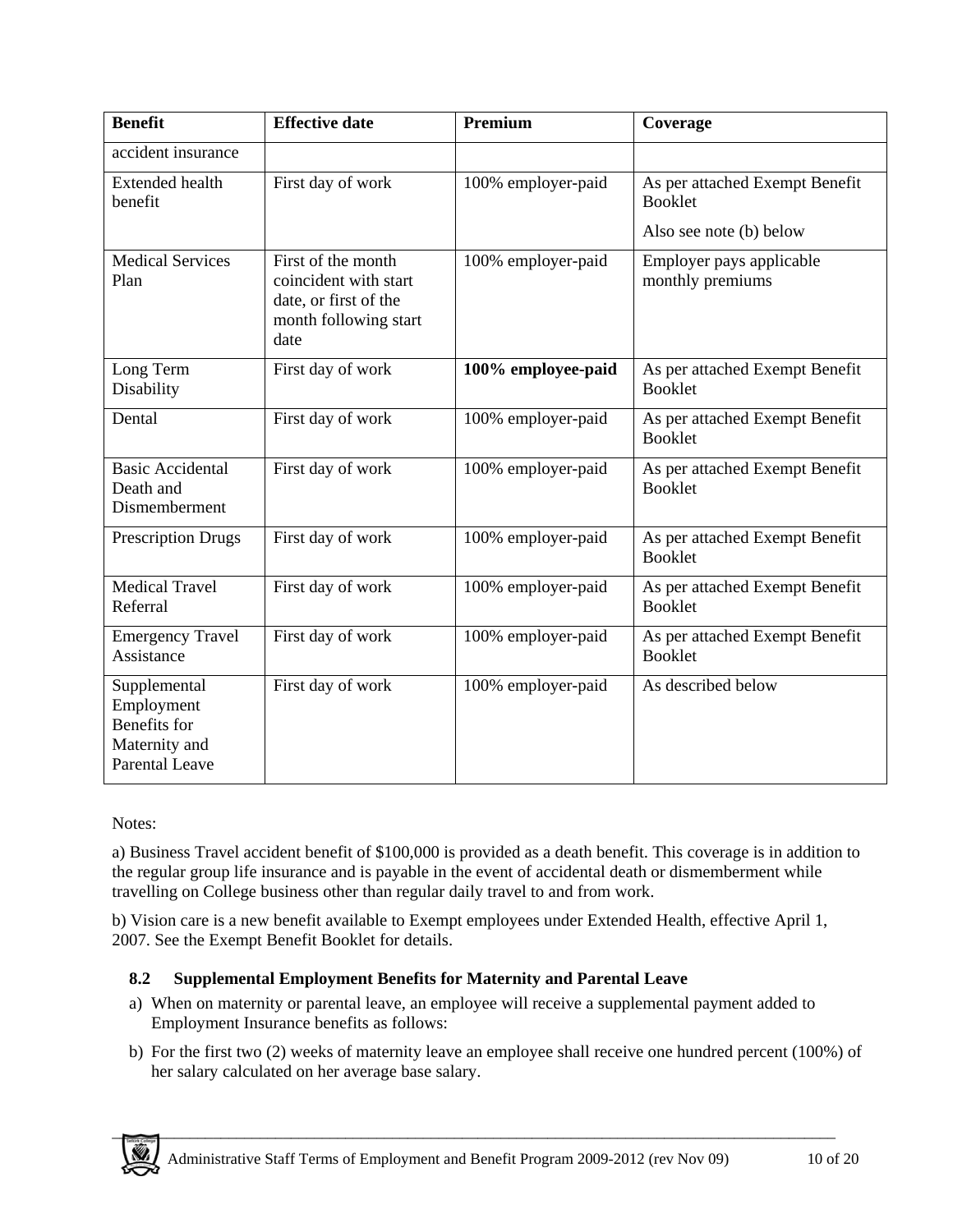- <span id="page-10-0"></span>c) For a maximum of fifteen (15) additional weeks of maternity leave the employee shall receive an amount equal to the difference between the Employment Insurance benefits and ninety-five percent (95%) of her salary calculated on her average base salary.
- d) For up to a maximum of thirty-five (35) weeks of parental leave, the biological mother shall receive an amount equal to the difference between the Employment Insurance benefits and eighty-five percent (85%) of the employee's salary calculated on her average base salary.
- e) For up to a maximum of thirty-seven (37) weeks of parental leave, the spouse, biological father or the common-law partner or adoptive parent who is caring for the child shall receive an amount equal to the difference between the Employment Insurance benefits and eighty-five percent (85%) of the employee's salary calculated on his/her average base salary.
- f) An employee is not entitled to receive Supplemental Employment Benefits and disability benefits concurrently. To receive Supplemental Employment Benefits the employee shall provide the employer with proof of application for and receipt of Employment Insurance benefits.
- g) If an employee is disentitled or disqualified from Employment Insurance maternity or parental benefits, the employee shall receive the supplemental payment to the appropriate percentage less the amount of Employment Insurance benefits the employee would have received if qualified for Employment Insurance benefits.
- h) The employer will maintain coverage for medical, dental, extended health and group life benefits while the employee is on leave, on the same basis as if the employee were not on leave. Contributions for pensionnable service will also continue on the same basis as if the employee were not on leave.
- i)The employee must return to work for a period of 26 weeks or equivalent to the leave taken, whichever is greater, or else repay the benefit back to the employer.

# **9 LEAVES OF ABSENCE**

a) The President, at her/his discretion, may approve leaves for exempt employees; leaves for employees whose position falls within pay grids Ex 6 and above will be considered on a case by case basis.

## **9.1 Unassisted Leave**

- a) Exempt employees may be granted leave without assistance consistent with College Policy after three years of service.
- b) Leave may be for a period up to a maximum of twelve months.
- c) Financial maintenance of benefits, including the College contribution, shall be the responsibility of the exempt employee on an unassisted leave of absence.
- d) Upon returning from an unassisted leave, the exempt employee may return to his/her previous position and duties, or at least to an equivalent position, providing there are no extraordinary circumstances, as determined by the President.
- e) The exempt employees are expected to return to the College upon completion of their leave for a period at least equal to that for which the leave was granted.
- f) Applications for unassisted leave will be submitted to the President for approval.

## **9.2 Assisted Leave**

a) An exempt employee becomes eligible to apply for short-term (up to 20 days) assisted leave after one year and for long-term (21 days to one year) assisted leave after five years of service with the College. Leaves for employees whose position falls within pay grids Ex 6 and above will be considered on a case by case basis.

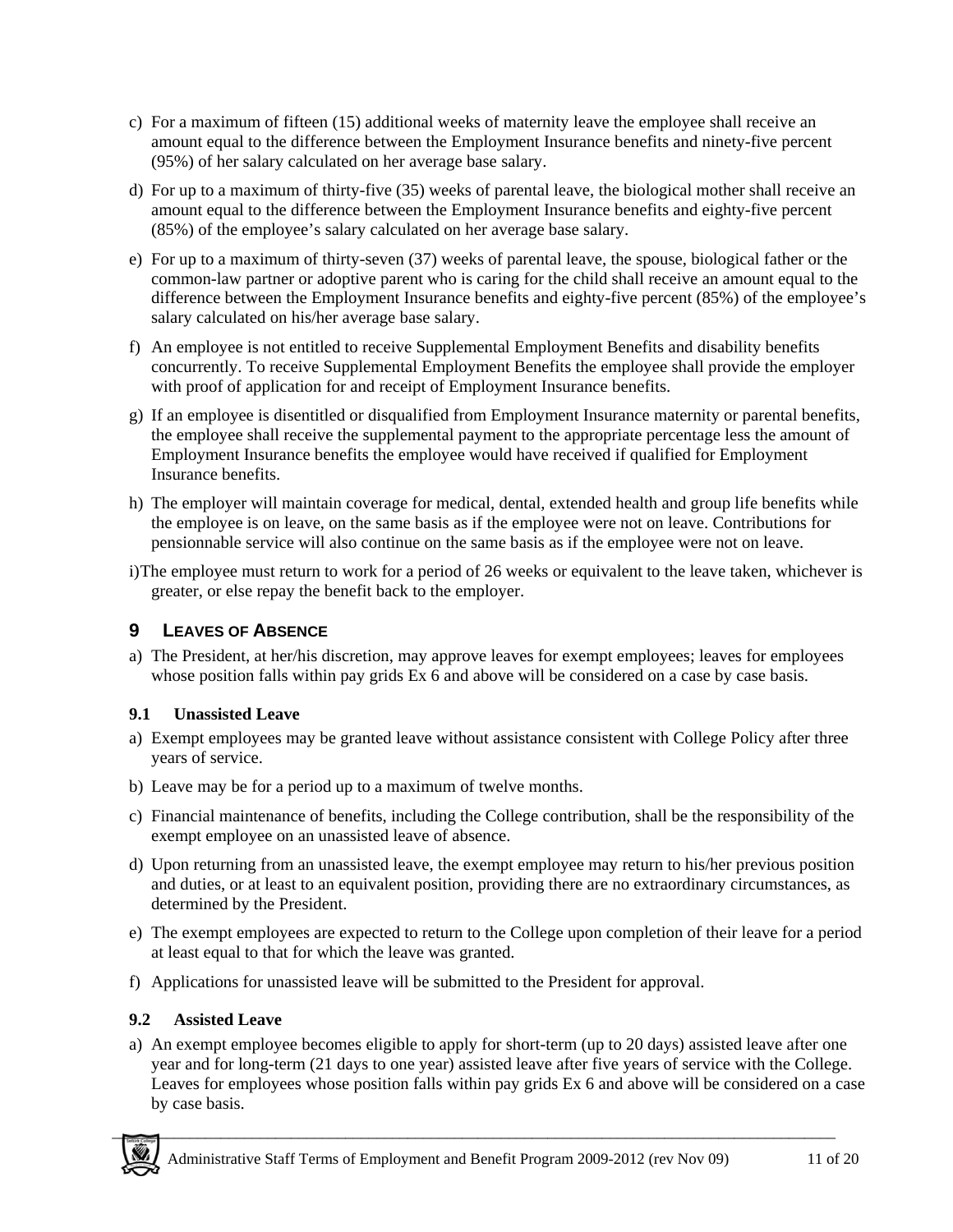- <span id="page-11-0"></span>b) The College may assist exempt employees for an approved leave of absence for a period of up to one year.
- c) When assisted leave has been approved, the exempt employees will be granted up to one hundred percent of their annual College income. If the exempt employees, through other means, receive more than one hundred percent of their annual income while on leave, the College shall reduce its contributions proportionately.
- d) The exempt employee must return to the College upon completion of leave, for a period at least equal to that for which assistance was given, or reimburse the College for all monies granted during assisted leave.
- e) Benefit coverage in the areas of group life insurance, sick leave, disability income, group medical services and superannuation will be continued under the same sharing arrangements as obtained when they were on full-time status. For the purpose of salary increases, the exempt employee is regarded as a full-time member of the exempt staff.
- f) Upon receiving a one-year assisted leave, the exempt employee is not eligible for supported long-term leave for a five-year period after her/his return to the College, provided there are no extraordinary circumstances as determined by the President.
- g) Upon returning from assisted leave, the exempt employee may return to his/her previous position and duties, or at least to an equivalent position, provided there are not extraordinary circumstances as determined by the President.
- h) Applications for long-term assisted leave shall be submitted to the President for approval.

#### **9.3 Maternity/Parental Leave**

a) An employee will be granted Maternity/Parental Leave of Absence on application to the President. The duration and terms of the leave will be determined on an individual basis with due consideration for the needs of the employee, but shall not be less than the durations and terms specified in the Employment Standards Act.

#### **9.4 Compassionate Leave**

a) Up to five (5) days leave shall be granted for compassionate leave. Further leave may be granted at the discretion of the President.

## **10 EXEMPT STAFF PROFESSIONAL DEVELOPMENT**

#### **10.1 Professional Development Support**

- a) The College will establish a Professional Development fund which will enable staff to engage in job relevant activities as determined by the employee's immediate supervisor and the Director of Human Resources. There will be a PD Committee established that will prioritize requests for funding.
- b) The College may provide financial assistance to administrative employees pursuing professional development activities. This assistance may be in the form of travel, accommodations, registration and tuition fees.
- c) The College also provides support to assist employees to acquire credentials that will maximize their performance in their existing position or prepare them for new opportunities within the College. The terms and conditions for this support is described in Appendix D.

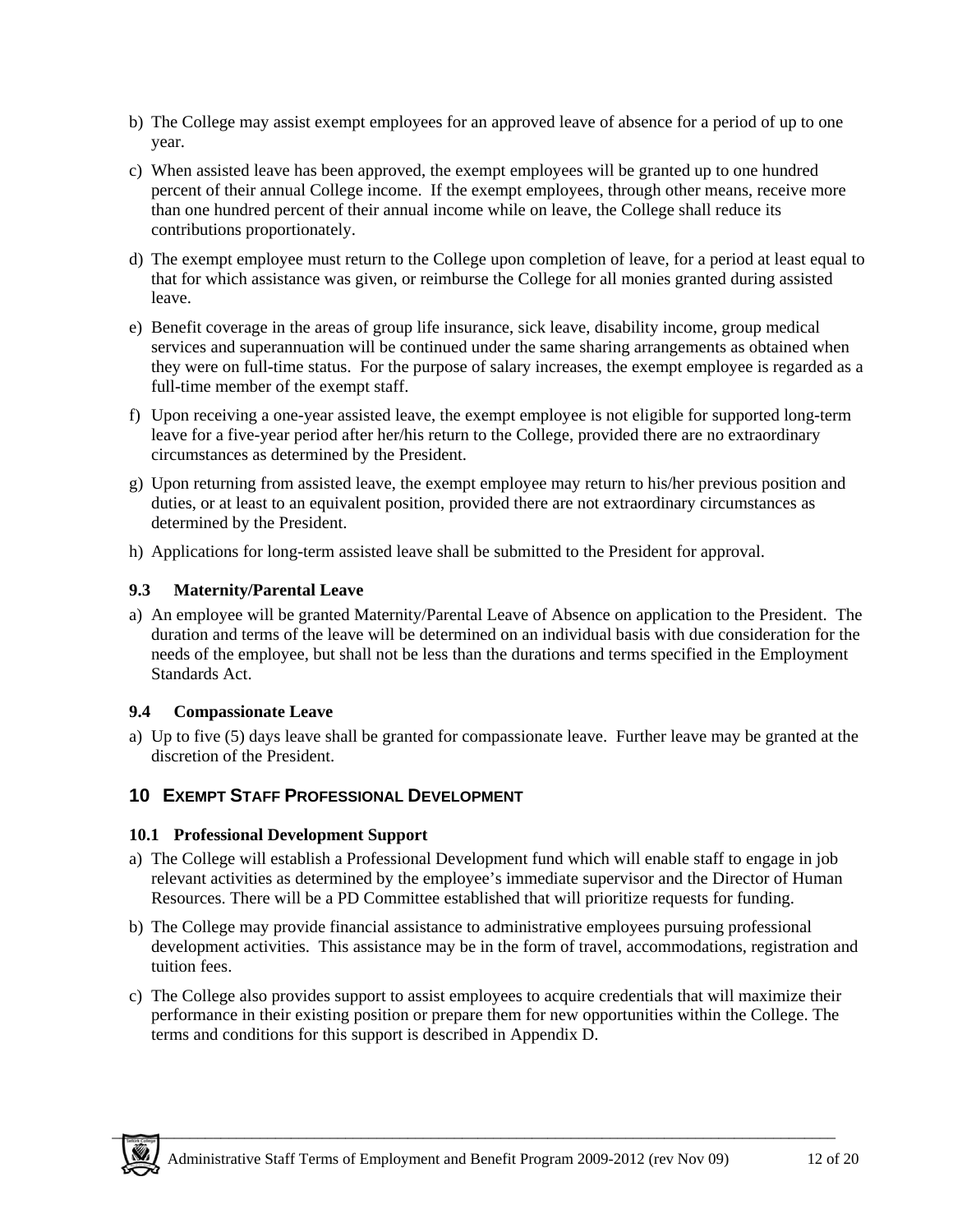#### <span id="page-12-0"></span>**10.2 Tuition Fee Remission**

- a) The College will provide a fifty percent tuition fee remission per year for each exempt staff and for the spouse and dependent children of an exempt employee whose position is classified is classified at or below Step EX 7 on the Exempt Staff pay grid, per Appendix A, provided the spouse and dependent children are not employed by the College.
- b) The fifty percent tuition fee remission will be limited to courses offered by Selkirk College only, excluding courses or programs which are brokered or in partnership with another institution or agency.

#### **10.3 Support for the completion of advanced credentials**

a) The College also provides support to assist employees to acquire credentials that will maximize their performance in their existing position or prepare them for new opportunities within the College. The terms and conditions for this support are described in Appendix D.

## **11 EARLY RETIREMENT INCENTIVE PROGRAM (ERI)**

#### **11.1 Eligibility**

- a) Early retirement benefits available to other employee groups will also be made available to exempt employees. Each year, one ERI incentive will be available to employees whose position is classified at or above EX6 on the salary grid and another one will be available to employees whose position is classified at or below EX7 on the salary grid. To be eligible, employees must:
- Be over age 55 and under age 64; and
- Have a minimum of 10 years employment with the College; and
- Be a regular employee.

#### **11.2 Application procedures and timelines**

- a) Employees must apply for the ERI before November  $1<sup>st</sup>$  of the year prior to intended retirement by sending a written request for consideration to the Director of Human Resources.
- b) The College will notify the successful employee by the following March  $31<sup>st</sup>$ .
- c) The individual retirement date must be mutually agreeable between the College and the employee but no later than March  $31<sup>st</sup>$  of the following year.

#### **11.3 Selection criteria**

- a) If more than one eligible employee applies, the selection will be based on age plus years of service. The "years of service" will be calculated as the total number of full-time equivalent months that an employee has worked at Selkirk College, regardless of position or employee group, and regardless of any break in service, as long as the employee held an on-going position. Credit will be given for any period of time during which the employee was on an approved paid or unpaid leave.
- b) However, in organizational restructuring situations, an employee with a lower total of age + years of service may be given the ERI if the employee's position is affected by the restructuring, provided that he/she meets the eligibility criteria listed above.
- c) In situations where an eligible employee qualifies for a partial ERI, the next eligible person will be offered the remaining percentage.

#### **11.4 Incentive payment**

a) The ERI will be paid to the employee in 3 equal annual payments over a 36 months period. The total value of the ERI will be as follows:

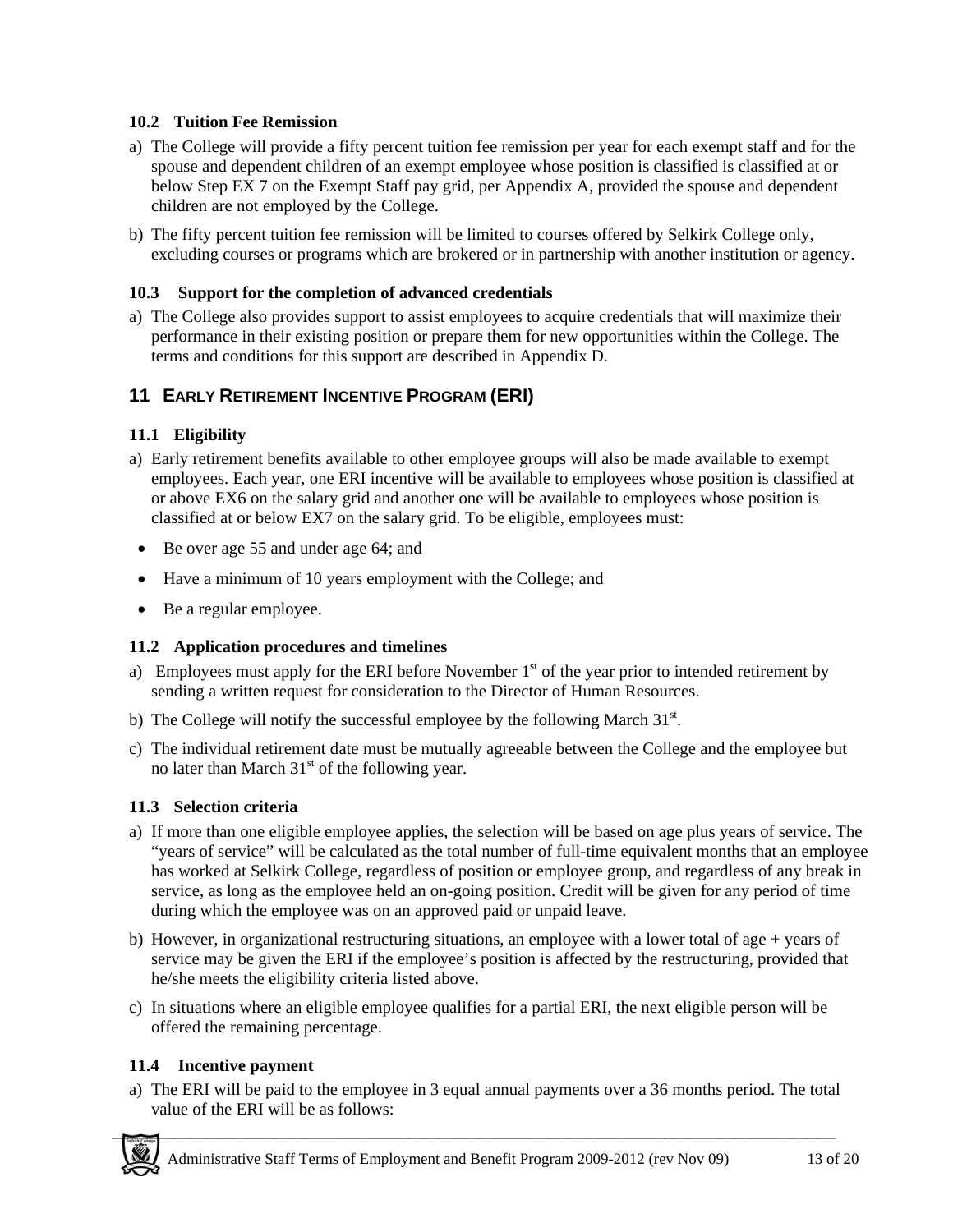<span id="page-13-0"></span>

| Age at retirement | Total value of the ERI                      |
|-------------------|---------------------------------------------|
| $55 - 59$         | 100% of annual salary at time of retirement |
| 60                | 80% of annual salary at time of retirement  |
| 61                | 60% of annual salary at time of retirement  |
| 62                | 40% of annual salary at time of retirement  |
| 63                | 20% of annual salary at time of retirement  |
| 64                | $0\%$                                       |

## **12 PENSION BUYBACK**

a) Pension buyback options available to other employee groups will be made available to exempt staff provided they meet the applicable criteria.

## **13 POSITION EVALUATION AND CLASSIFICATION PROCEDURES**

a) During the 2009-2010 year, the College will formalize the process for placing new positions into the existing salary grid and for reviewing positions that have changed over time, subject to PSEA approval.

## **14 EMPLOYMENT CONTRACTS**

a) Individual employment contracts may supersede sections of this document.

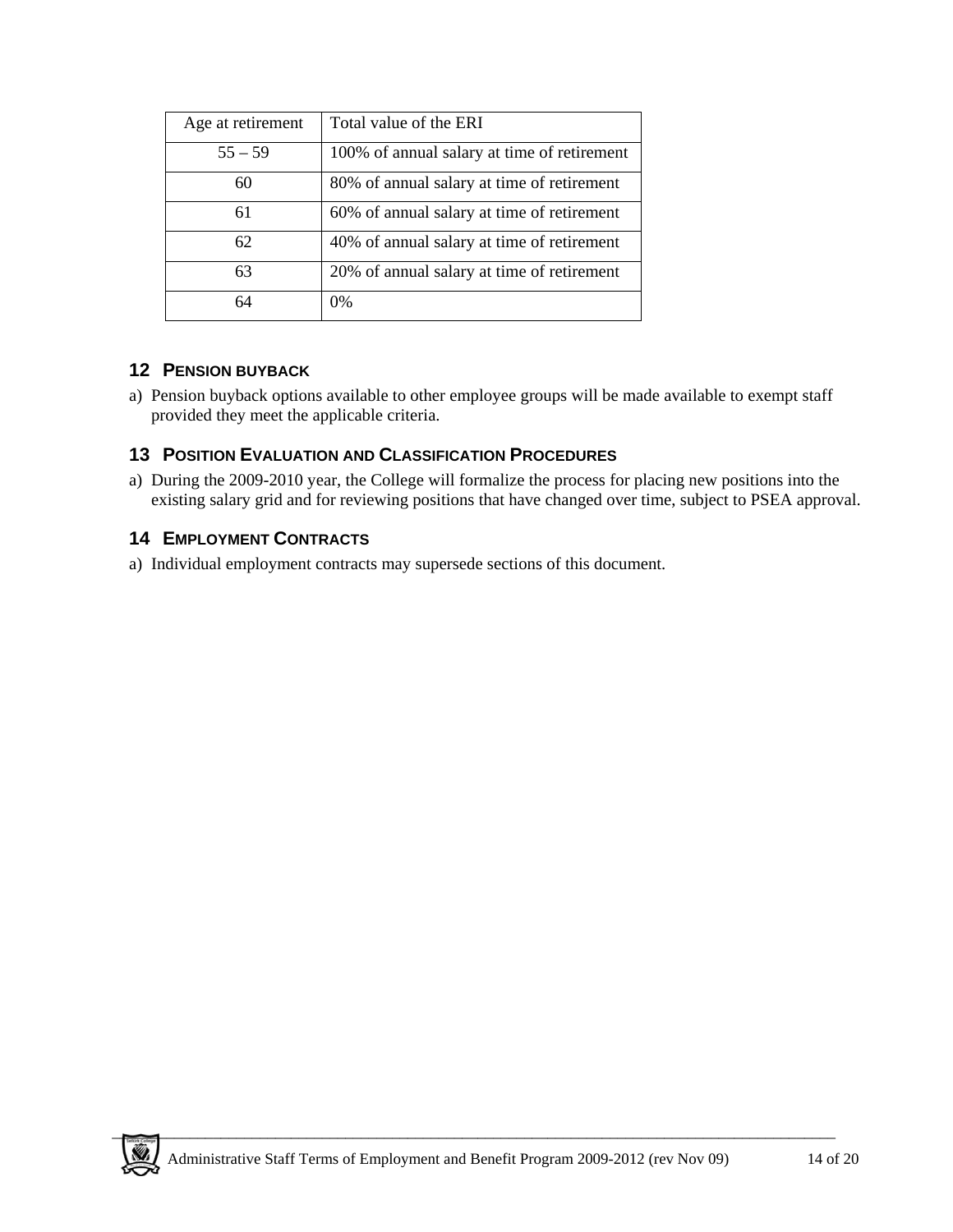# **APPENDIX A**

## **SALARY BANDS AND POSITIONS**

<span id="page-14-0"></span>

| <b>EX 1 (formerly A1)</b>  | President and CEO                                                   |  |  |
|----------------------------|---------------------------------------------------------------------|--|--|
| <b>EX 2(formerly A2)</b>   | Vice President, Finance & Administration                            |  |  |
|                            | Vice President, Academic & Student Development                      |  |  |
|                            | * Vice President, Human Resource Planning & Development             |  |  |
| $EX 3$ (formerly A3)       | Director, Human Resources                                           |  |  |
| EX 4 (formerly A4)         | Dean of Instruction                                                 |  |  |
|                            | Dean – Community, Corporate and International Development           |  |  |
|                            | Dean, Student Development and Registrar                             |  |  |
|                            | Director, Communication and Development                             |  |  |
|                            | Director, Maintenance & Facilities                                  |  |  |
|                            | Director, Institutional Research and Strategic Planning             |  |  |
|                            | Director of Finance                                                 |  |  |
| $EX 5$ (formerly A5)       | Vacant                                                              |  |  |
| EX $6$ (formerly A6)       | Manager, Community and Distributed Learning                         |  |  |
|                            | <b>Campus Manager</b>                                               |  |  |
| $EX 7$ (formerly $E-9$ )   | Manager of Finance                                                  |  |  |
| <b>EX 8 (formerly E-8)</b> | Vacant                                                              |  |  |
| $EX 9$ (formerly $E-7$ )   | <b>Residence Manager</b>                                            |  |  |
|                            | Human Resources Coordinator                                         |  |  |
|                            | Pension & Benefits Manager                                          |  |  |
| EX 10 (formerly E-6)       | Conferencing & Special Events Coordinator                           |  |  |
|                            | <b>Community Education Coordinators</b>                             |  |  |
|                            | <b>International Student Coordinator</b>                            |  |  |
| $EX 11$ (formerly $E-5$ )  | <b>Executive Assistant to President/Board</b>                       |  |  |
|                            | Human Resources Assistant                                           |  |  |
|                            | Campus Manager (Nelson)                                             |  |  |
| $EX 12$ (formerly $E-4$ )  | Vacant                                                              |  |  |
| EX 13 (formerly $E-3$ )    | Executive Secretary to the VP Finance and Administration            |  |  |
|                            | Administrative Assistant to the VP Academic and Student Development |  |  |
| $EX 14$ (formerly $E-2$ )  | Vacant                                                              |  |  |

\* Temporary position.

\*\* The president's salary is subject to annual review by the Board and approval by PSEC.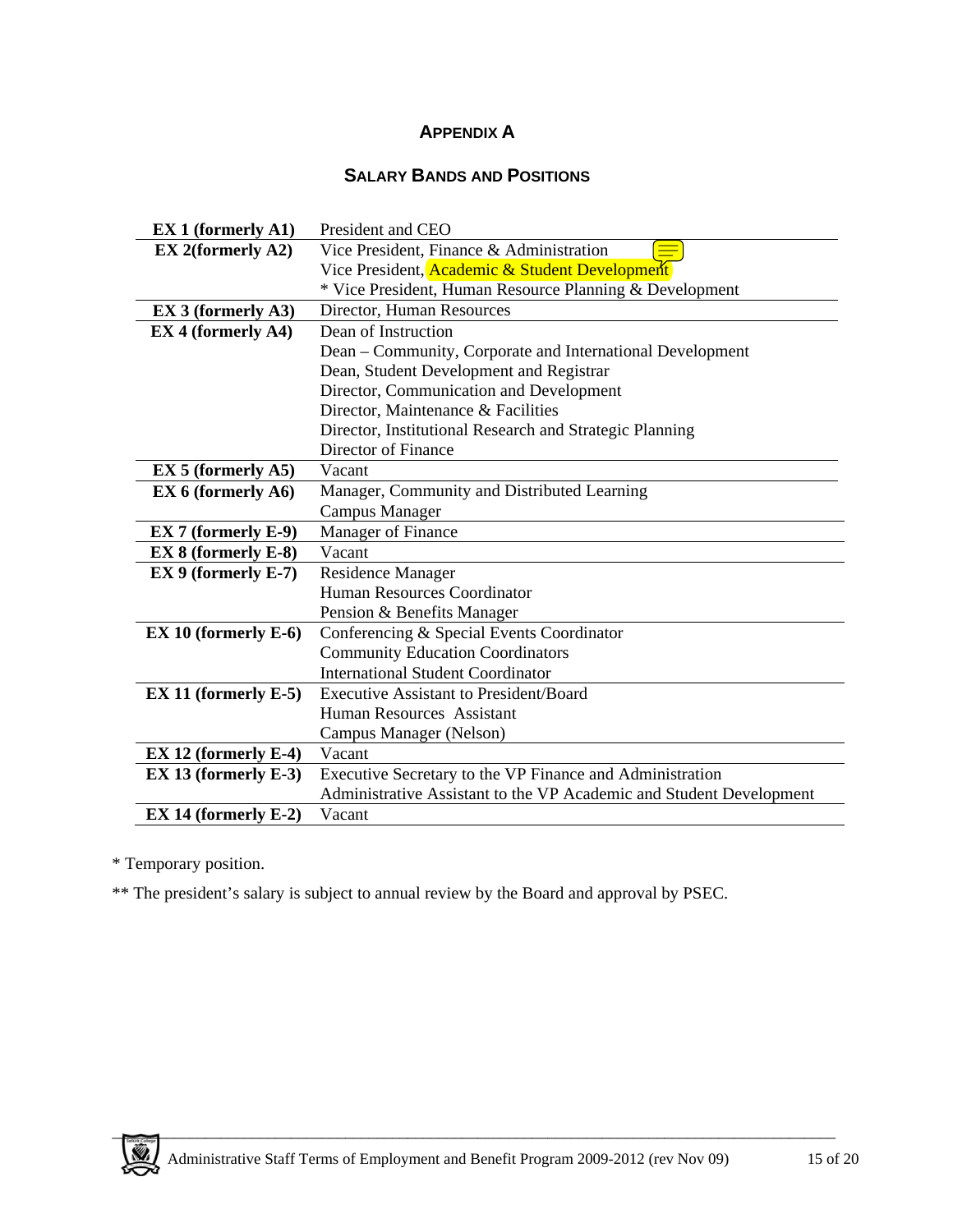# **APPENDIX B**

## **ANNUAL AND MONTHLY SALARY SCHEDULES**

<span id="page-15-0"></span>

| <b>Job Grade</b> | Step 1   | Step 2   | Step 3   | Step 4    | Step 5    |
|------------------|----------|----------|----------|-----------|-----------|
|                  |          |          |          |           |           |
| EX <sub>2</sub>  | 110,565  | 114,086  | 117,608  | 121,128   | 124,650   |
|                  | 9,213.75 | 9,507.15 | 9,800.64 | 10,094.02 | 10,387.53 |
|                  |          |          |          |           |           |
| EX <sub>3</sub>  | 98,012   | 101,135  | 104,255  | 107,377   | 110,499   |
|                  | 8,167.67 | 8,427.92 | 8,687.92 | 8,948.08  | 9,208.25  |
|                  |          |          |          |           |           |
| EX4              | 89,919   | 92,784   | 95,646   | 98,511    | 101,375   |
|                  | 7,493.26 | 7,732.02 | 7,970.54 | 8,209.26  | 8,447.96  |
|                  |          |          |          |           |           |
| EX <sub>5</sub>  | 83,257   | 85,910   | 88,562   | 91,213    | 93,865    |
|                  |          |          |          |           |           |
|                  | 6,938.12 | 7,159.15 | 7,380.18 | 7,601.07  | 7,822.04  |
|                  |          |          |          |           |           |
| EX <sub>6</sub>  | 75,802   | 78,216   | 80,631   | 83,045    | 85,460    |
|                  | 6,316.80 | 6,517.97 | 6,719.23 | 6,920.38  | 7,121.63  |
|                  |          |          |          |           |           |
| EX <sub>7</sub>  | 69,363   | 71,572   | 73,781   | 75,990    | 78,199    |
|                  | 5,780.22 | 5,964.35 | 6,148.38 | 6,332.47  | 6,516.57  |
|                  |          |          |          |           |           |
| $EX-8$           | 63,156   | 65,168   | 67,180   | 69,190    | 71,201    |
|                  | 5,263.04 | 5,430.67 | 5,598.30 | 5,765.85  | 5,933.39  |
|                  |          |          |          |           |           |
| $EX-9$           | 59,025   | 60,904   | 62,785   | 64,665    | 66,544    |
|                  | 4,918.73 | 5,075.36 | 5,232.09 | 5,388.71  | 5,545.35  |
|                  |          |          |          |           |           |
| <b>EX 10</b>     | 55,165   | 56,923   | 58,679   | 60,435    | 62,192    |
|                  | 4,597.12 | 4,743.56 | 4,889.90 | 5,036.25  | 5,182.66  |
|                  |          |          |          |           |           |
| <b>EX11</b>      | 51,557   | 53,200   | 54,842   | 56,484    | 58,126    |
|                  | 4,296.38 | 4,433.31 | 4,570.16 | 4,707.01  | 4,843.81  |
|                  |          |          |          |           |           |
| <b>EX 12</b>     | 48,187   | 49,720   | 51,256   | 52,791    | 54,325    |
|                  | 4,015.56 | 4,143.36 | 4,271.35 | 4,399.25  |           |
|                  |          |          |          |           | 4,527.04  |
|                  |          |          |          |           |           |
| <b>EX 13</b>     | 45,035   | 46,470   | 47,903   | 49,338    | 50,772    |
|                  | 3,752.93 | 3,872.49 | 3,991.93 | 4,111.52  | 4,231.00  |
|                  |          |          |          |           |           |
| <b>EX 14</b>     | 42,091   | 43,431   | 44,772   | 46,113    | 47,453    |
|                  | 3,507.60 | 3,619.26 | 3,731.02 | 3,842.77  | 3,954.44  |
|                  |          |          |          |           |           |
| Hourly rate      | 22.78    |          |          |           |           |

April 1, 2009 to March 31, 2012 \*

\* See Article 2.2 d)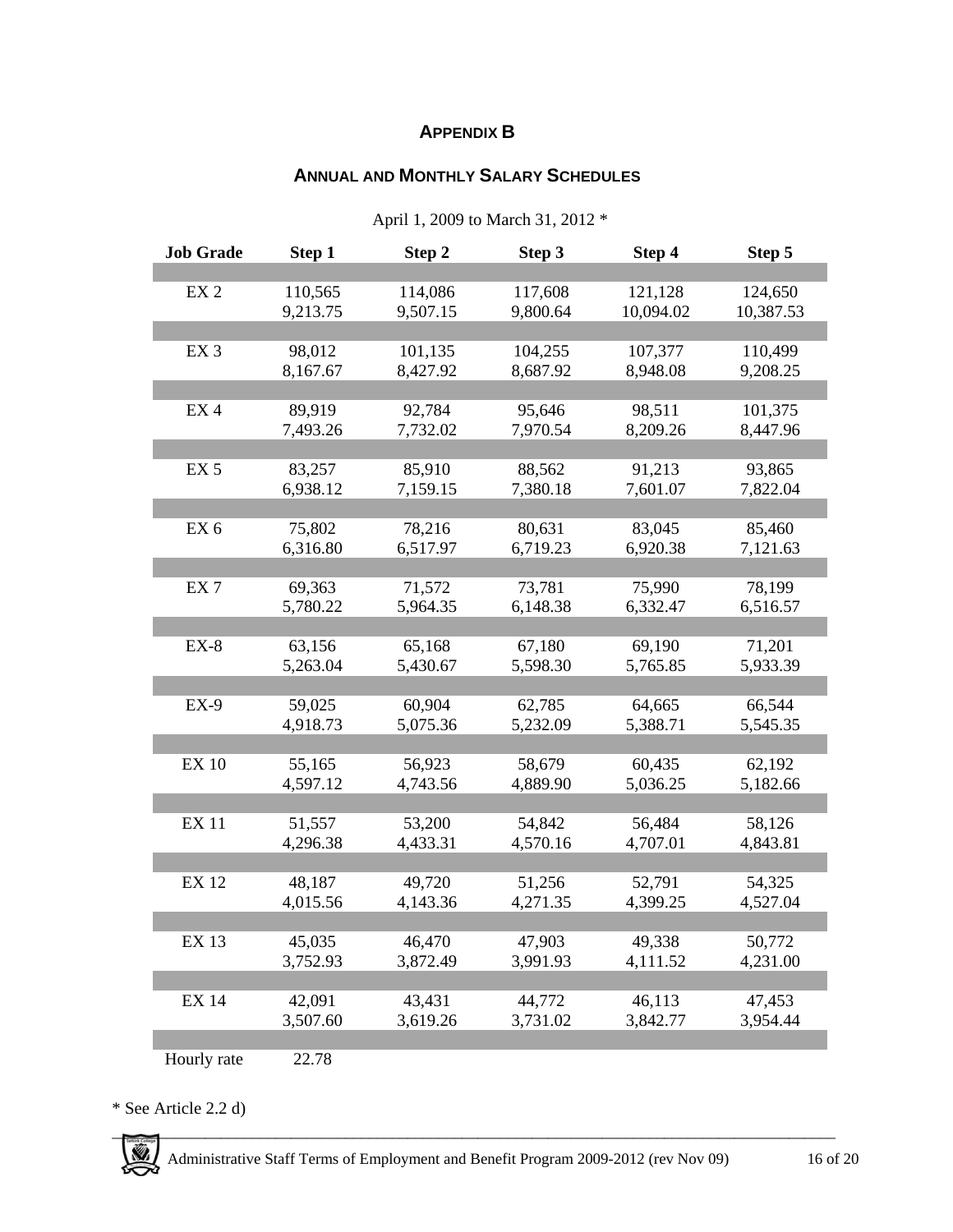## **APPENDIX C**

## **ADDITIONAL COMPENSATION FOR SUBSTITUTION ASSIGNMENTS AND/OR ADDITIONAL DUTIES**

#### <span id="page-16-0"></span>**APPLICATION**

Temporary additional compensation may be available to Exempt employees under the following conditions.

#### **a) Temporary acting positions**

Temporary acting or substitution pay may be available where an exempt employee is assigned to perform the primary functions of a higher-rated vacant position for a period of three (3) weeks or more. Such acting or substitution assignments will be compensated in the following circumstances and will be applicable for the duration of the assignment:

- i) When an exempt employee is assigned the primary functions of a higher rated exempt position on a temporary basis and where the exempt employee temporarily relinquishes her/his former position; or
- ii) When an exempt employee is assigned the primary functions of a higher rated exempt position on a temporary basis while continuing with her/his regular position.

#### **b) Major temporary workload addition**

Additional compensation may be available, in extraordinary circumstances, where an exempt employee is assigned additional **major responsibilities**, for a limited period of time greater than 3 weeks, in addition to her/his regular duties. This will normally occur when there is a vacant position and the position's portfolio is being handled by two or more Exempt employees until the vacancy is filled, or when a major project or initiative is undertaken by an Exempt employee over and above their regular duties. Such additional compensation will only be available where an exempt employee is specifically assigned duties which meet all of the following criteria:

- The work is pre-approved by the appropriate Vice President;
- The assignment is term specific;
- If the added duties relate to a specific major project, the project is one-time-only in nature;
- The work or project represents a significant proportion of additional responsibility in terms of additional time commitment;
- The work or project is assigned in addition to the exempt employee's regular duties and where the exempt employee's regular position is neither back-filled nor duties delegated.

#### **PROCEDURES**

#### **a) Temporary acting positions**

Where an Administrator identifies a need to assign to an exempt employee the primary functions of a higher rated exempt position, the Administrator will forward a written request for temporary substitution, to the Director, Human Resources. Such requests will be made in advance of the commencement of the substitution assignment and must be signed by the appropriate Vice President. Requests will include the following information:

- Name of the individual to be assigned the substitution duties;
- Title of the position from which the additional duties are being assigned (if applicable);
- The date the substitution will start and the anticipated duration of the substitution;
- Confirmation that the employee will/will not relinquish her/his regular position for the duration of the substitution assignment.

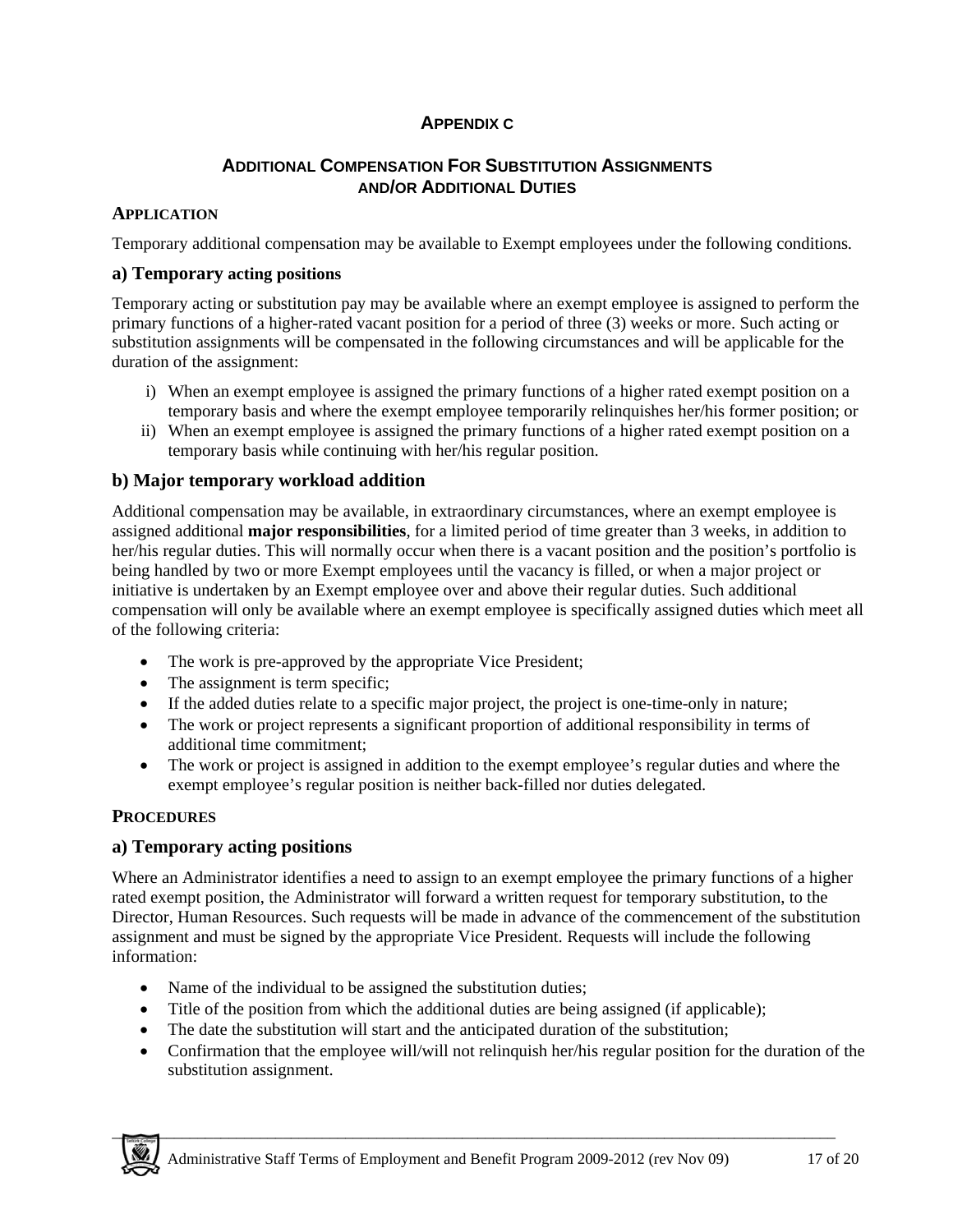The Director, Human Resources, will review the request with the Management Committee. Based on the outcome of the review, additional compensation will be provided as follows:

- i) Where the exempt employee is substituting in a higher paid position and where the exempt employee's regular position is being back-filled, additional compensation will be provided at Step 1 of the pay range for the higher paid position or at the rate of 7% of the employee's current salary, whichever is greater.
- ii) Where the exempt employee is substituting in a higher paid position and where the exempt employee's regular position is not being back-filled, additional compensation will be provided at Step 2 of the range for the higher paid position or at 10% of the employee's current salary, whichever is greater.

#### **b) Major temporary workload addition**

Where an Administrator identifies a need to assign, in addition to an Exempt employee's regular duties, additional major responsibilities that meet the criteria listed in 1.2 above, the Administrator will make a written request to the Director of Human Resources. Such request will be made in advance of the commencement of the special assignment and will include the following information:

- Name and title of the individual to be assigned the additional responsibilities;
- A list of the extra duties assigned and an estimate of the additional time commitment required to manage the additional workload and/or achieve the desired objectives;
- The beginning and projected end date for the assignment;
- Confirmation that the employee will not relinquish her/his regular position for the duration of the assignment, nor will the duties of the exempt employee's regular position be delegated to another exempt employee.

The Director, Human Resources, will review the request with the Management Committee. Based on the outcome of the review, additional compensation will be provided, equivalent to one step higher on the employee's current grid, or 3% whichever is higher. In exceptional circumstances, depending on the nature and scope of the additional duties, the level of responsibility assigned and the additional time commitment involved, compensation may be increased up to 6%.

#### **APPROVAL**

The President has sole and final authority to approve requests for additional compensation under this procedure, and where approved, the level of additional compensation to be provided.

\_\_\_\_\_\_\_\_\_\_\_\_\_\_\_\_\_\_\_\_\_\_\_\_\_\_\_\_\_\_\_\_\_\_\_\_\_\_\_\_\_\_\_\_\_\_\_\_\_\_\_\_\_\_\_\_\_\_\_\_\_\_\_\_\_\_\_\_\_\_\_\_\_\_\_\_\_\_\_\_\_\_\_\_\_\_\_\_\_\_\_\_\_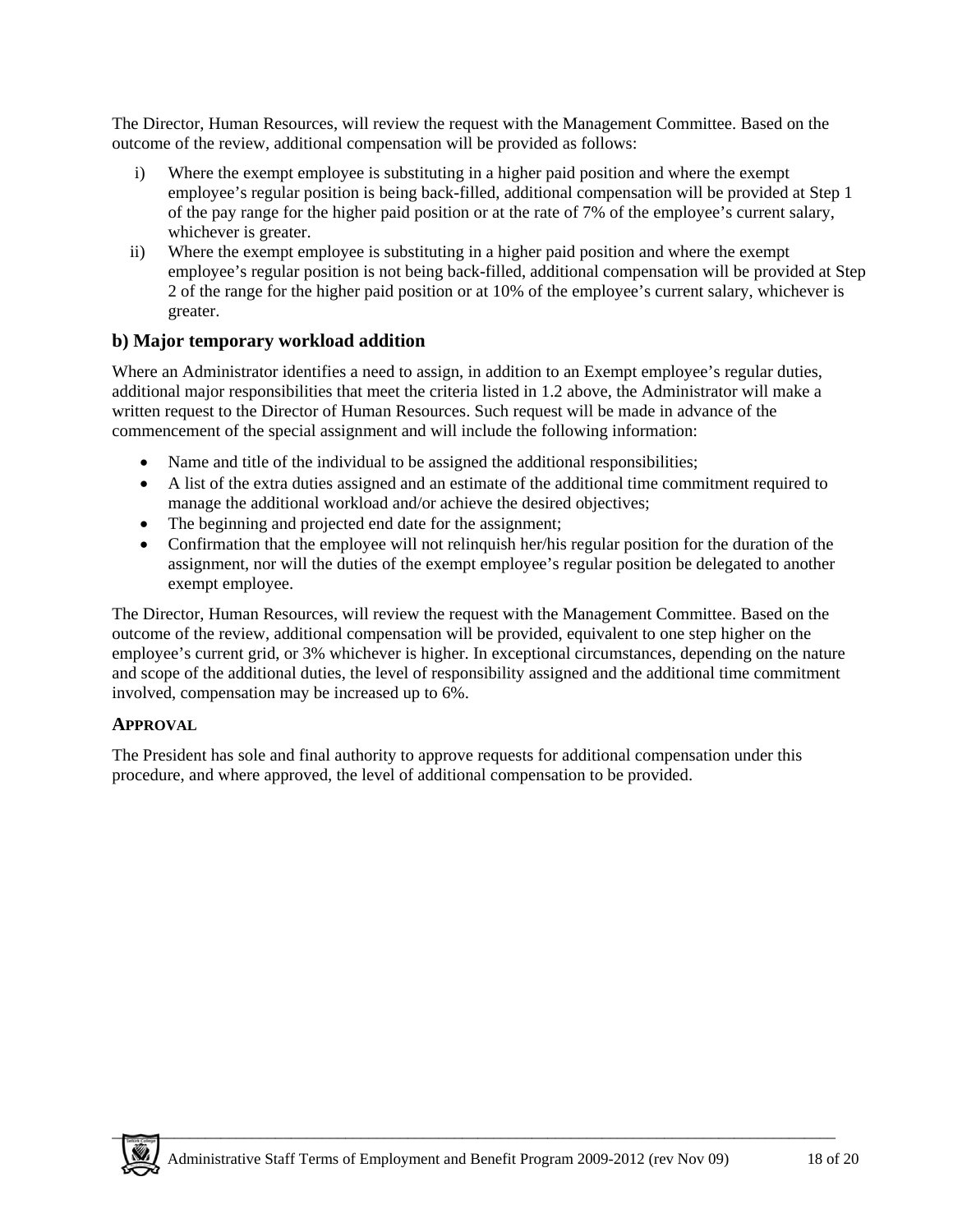# **APPENDIX D**

## **SUPPORT FOR THE COMPLETION OF ADVANCED CREDENTIALS**

## <span id="page-18-0"></span>**GENERAL GUIDELINES**

To support employee development and succession planning, Selkirk College is committed to encourage and assist Exempt employees to acquire credentials that will maximize their performance in their existing positions or prepare them for new opportunities within the College. Financial support for Exempt Employees wishing to undertake an advanced credential or professional program will be granted at the sole discretion of the President, subject to budgetary constraints, and upon the recommendation of the Employee's supervisor.

### **SCOPE**

These guidelines apply to formal university-level credential programs and are in addition to the provision for professional development support available through the Exempt Professional Development fund (see section 10.1 of the "Administrative Staff Employment and Benefit Program) .

### **ELIGIBILITY**

All continuing Exempt employees who have been at the College for at least one year are eligible to apply. Due to budgetary constraints, a maximum of 2 employees will be supported each year. If more than 2 employees apply, the Director of Human Resources will review the applications with the appropriate supervisors and will make a determination as to which applicants will be supported that year, based on the College's succession and/or operational needs.

#### **SUPPORT PROVIDED**

The College will reimburse an Exempt employee 50% of the costs associated with an advanced credential, including tuition, books, travel and residence accommodation where required, to a maximum of \$10,000 over 2 years (pro-rated for employees whose appointment is less than 100% FTE). Employees are encouraged to access additional funds, if required, through the Exempt Professional Development fund (see section 10.1 of the "Administrative Staff Employment and Benefit Program) The College will also support the Employee for time away from work on a shared basis, whereby the Employee will utilize vacation time for 50% of the time needed away from work, and the College will provide an equivalent amount of paid time off. The Employee and his/her Supervisor are responsible for ensuring that the time off does not negatively impact the operations of the Department.

An Exempt Employee who is granted financial support for the completion of an advanced credential under this program must agree to remain in the employment of the College for a minimum of 2 years after completion of the program, or after the EE withdraws from the program, whichever is sooner.. Should the Employee leave before the end of this two-year period, he/she must repay the College for monies received, in proportion to the amount of time left (for example, an Employee who leaves after one year will be liable for 50% of the monies received).

Support for the completion of an advanced credential will only be granted to an Employee once every five years.

#### **PROCEDURES**

Employees should apply in writing to the Director of Human Resources prior to registering for the program.

The request must include the following information:

- 1. Program description;
- 2. Anticipated start and end dates;